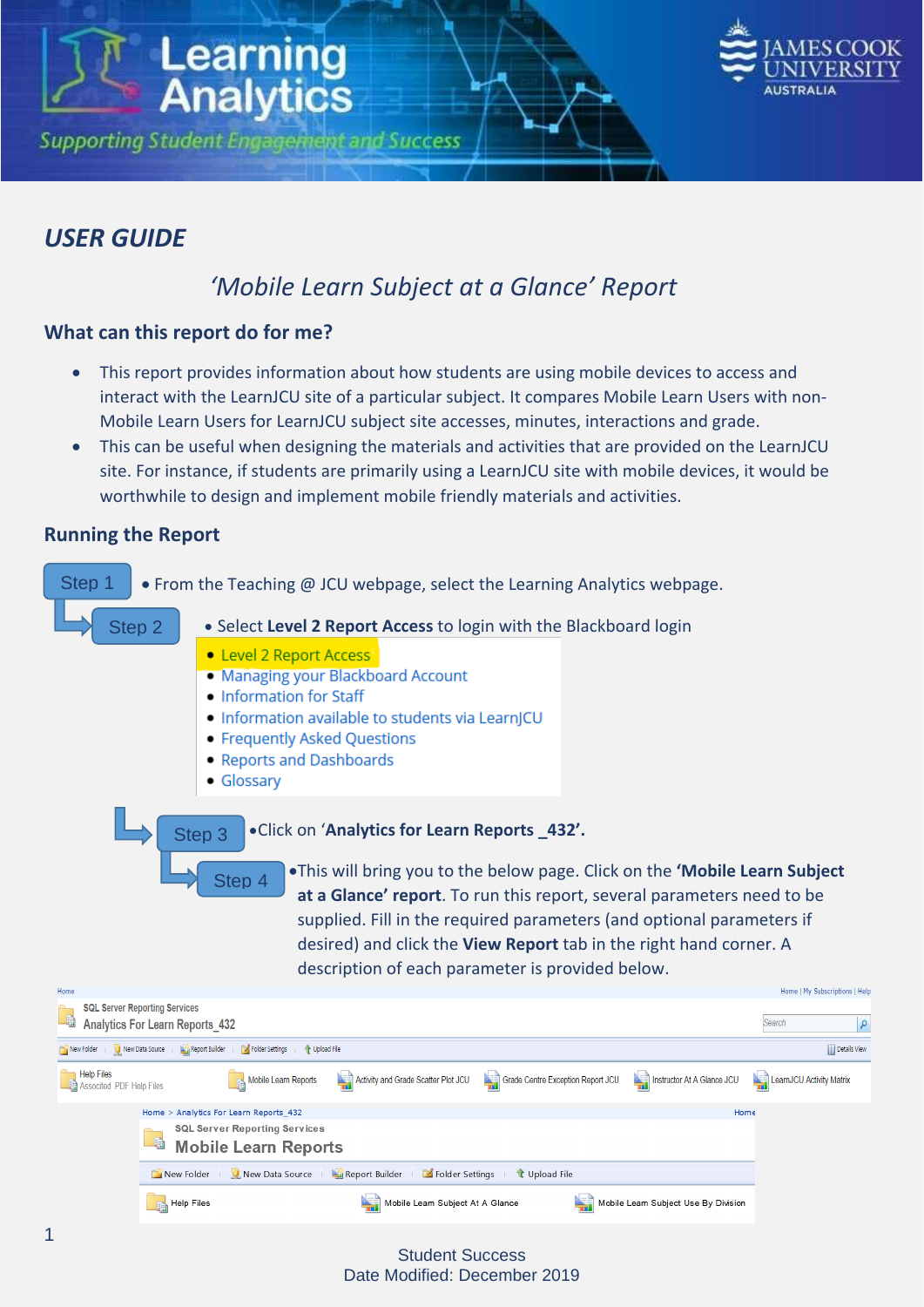

| Home > Analytics For Learn Reports 432 > Mobile Learn Reports > Mobile Learn Subject At A<br>Glance |                     |                | Home   My Subscriptions   Site Settings  <br>Help |
|-----------------------------------------------------------------------------------------------------|---------------------|----------------|---------------------------------------------------|
| 2017<br>Year:                                                                                       | Study Period:       | Study Period 1 | View Report                                       |
| Division:<br><select a="" value=""></select>                                                        | Academic Level: All |                |                                                   |
| College:                                                                                            | Subject:            |                |                                                   |

## **Report Parameters**

- **Year (Required):** Select the year you wish to run the report for.
- **Study Period (Required):** The academic Study Periods at your institution, e.g. Study Period 1, 2015. Selecting a Study Period automatically filters down the LearnJCU Subjects that can be selected.
- **Division (Optional):** This refers to the organisational units at your institution (e.g. Division of Tropical Environments and Societies). Selecting a division automatically filters down the LearnJCU Subjects that can be selected.
- **Academic Level (Optional):** The academic levels at your institution (e.g. Undergraduate). Selecting an Academic Level filters down the students that can be returned by the report.
- **College (Optional):** The college organisational units at your institution in the Division selected (e.g. College of Arts, Society and Education). Selecting a college automatically filters down the LearnJCU subjects that can be selected.
- **Subject (Required):** The LearnJCU subject on which the report will be run. The list of subjects is filtered based on the Study Period, Academic Level, Division and College selected.

## **Interpreting and Using the Report**

After the report has run successfully, average comparisons between Mobile Learn Users and non-Mobile Learn Users for accesses, interactions, minutes and grades are displayed in both chart and table formats. This information can help you understand how the students are using the LearnJCU subject site, and whether they are primarily accessing the site with mobile devices. This can help inform how you design the site and the materials provided.

## *Handy tip!*

The report can be printed or exported using the below icon at the top of the page.